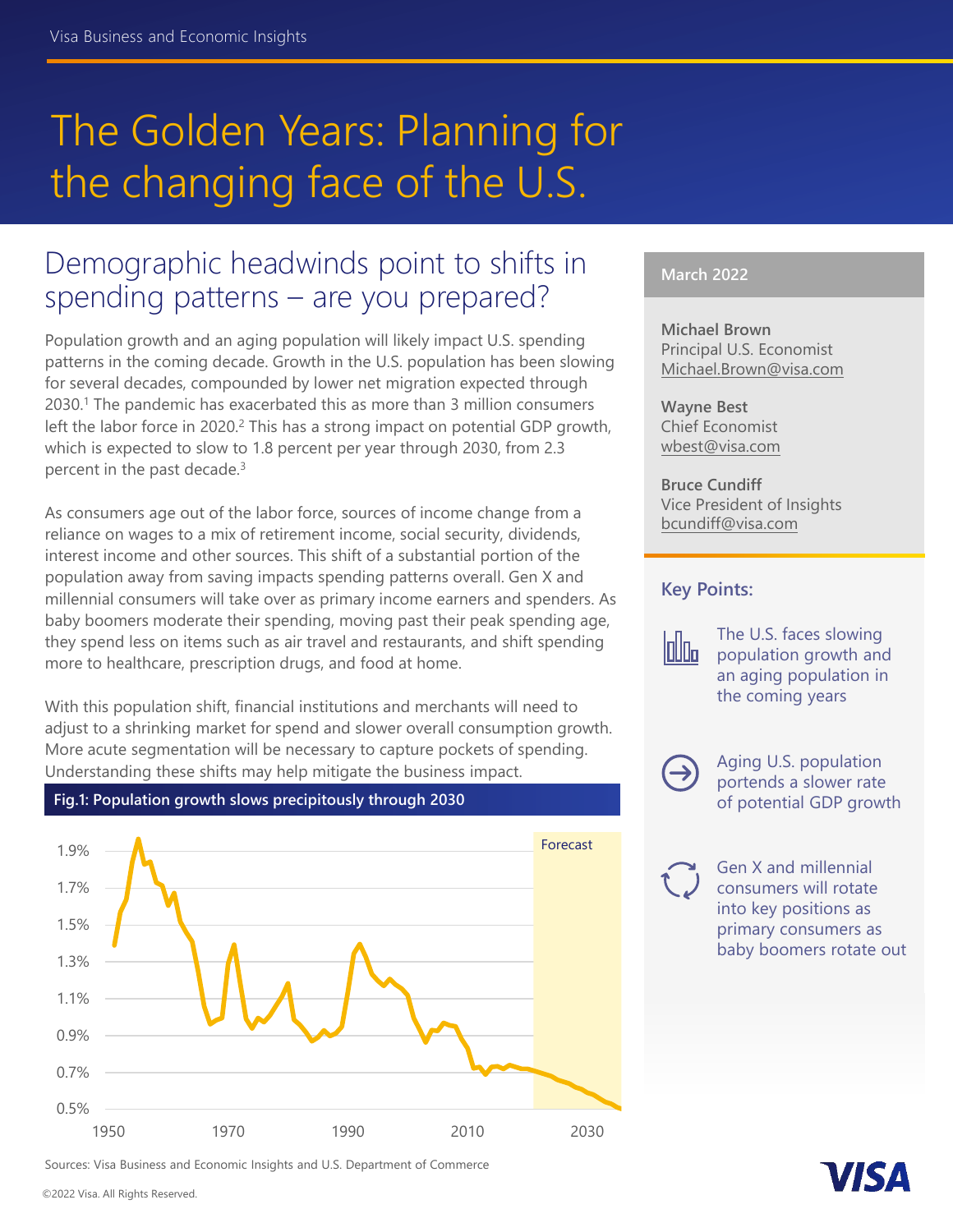# U.S. population growth: the heyday is over

#### **U.S. Population growth has been slowing since 1990**

U.S. population growth has been trending downward for several decades and is forecast to continue slowing through 2030.<sup>4</sup> This has distinct implications for the economy and businesses. Accelerating population growth feeds consumption organically—more people inherently spend more in aggregate. With slower population growth, there are fewer consumers contributing to overall consumption. Businesses will need to factor in slowing population growth into their strategy and understand these implications.



Sources: Visa Business and Economic Insights, U.S. Department of Commerce and United Nations

#### **Components of slower population growth: Lower birth rate, increasing death rate, lower net migration**

There are multiple reasons for slower population growth. The aging of the U.S. population is a key factor, as an older population naturally leads to a slowing birth rate and an increase in deaths, with fewer consumers to replace the loss of consumption. Additionally, the U.S. has experienced lower net migration over the past several decades<sup>5</sup>, which exacerbates the issue of an aging population. In the past, migration has served as a partial or complete counterbalance to periods of lower birth rates. The slowing net migration that the U.S. has experienced in the past several decades—a trend forecast to continue—effectively eliminates the counterbalance and exacerbates the population headwinds.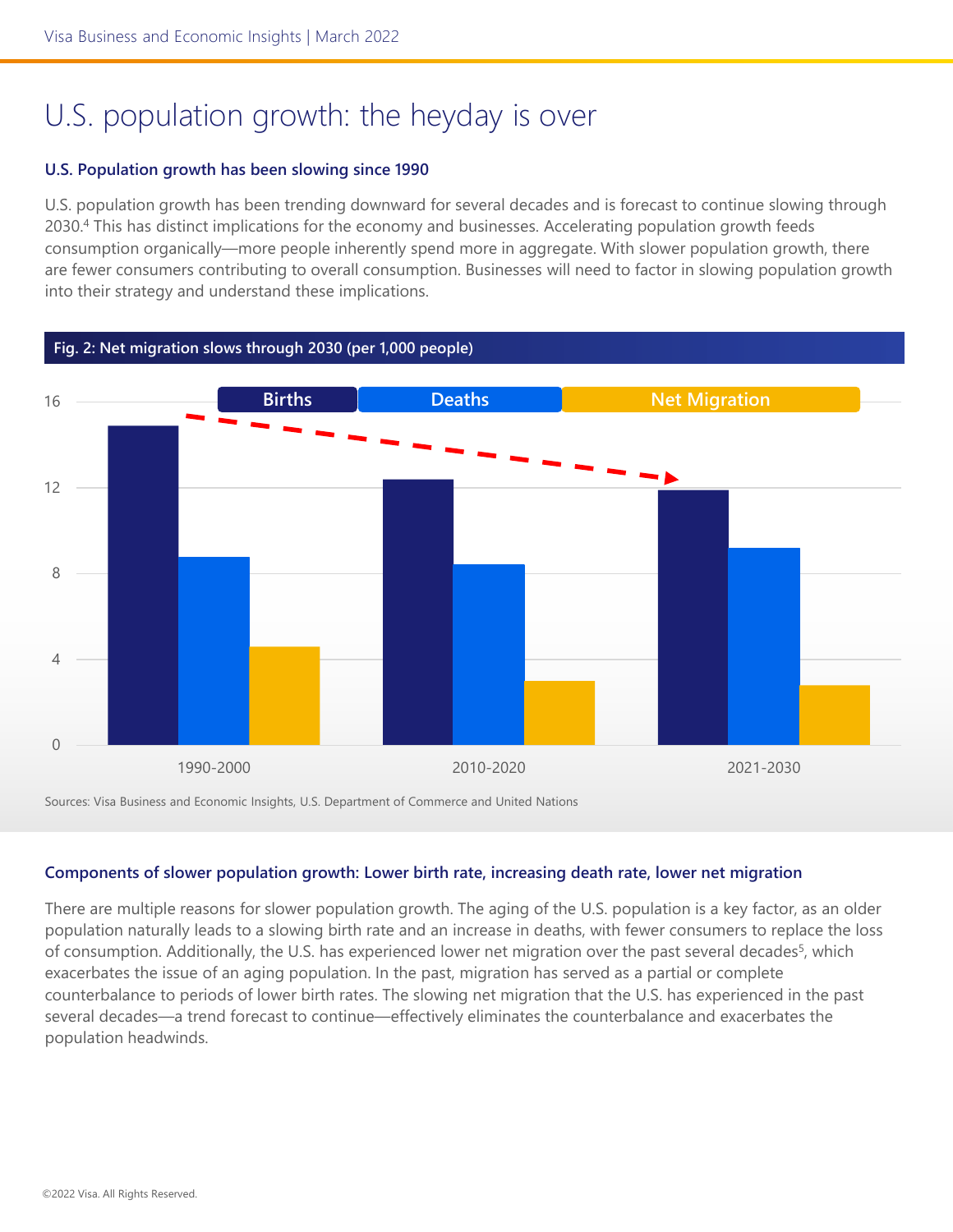# Aging population leads to fewer workers

Based on population projections, the percentage of 65+ year olds in the U.S. will continue to expand, while the working age population of 18-64 year olds declines through 2035.<sup>6</sup> As a result, projections also show labor force participation dipping below 62 percent as the end of the decade approaches.<sup>7</sup>





Sources: Visa Business and Economic Insights and U.S. Department of Commerce

### **Double whammy: median age increases and labor force participation declines**



Sources: Visa Business and Economic Insights and U.S. Department of Labor

### **Labor force participation dissipates as the median consumer age increases**

While the labor force participation rate (the percentage of the civilian noninstitutional population, 16 years and older, that is working or actively looking for work) has been on the decline throughout the 21<sup>st</sup> century. It is set to decline further over the next seven to eight years. After a pandemic-era recovery brings the participation rate above 62 percent, forecasts show a steady decline to just over 61 percent by 2029. $8$  While the forecast drop of just over one percentage point may seem minimal, the impact it has on the labor market, aggregate spending, and potential GDP growth is substantial.

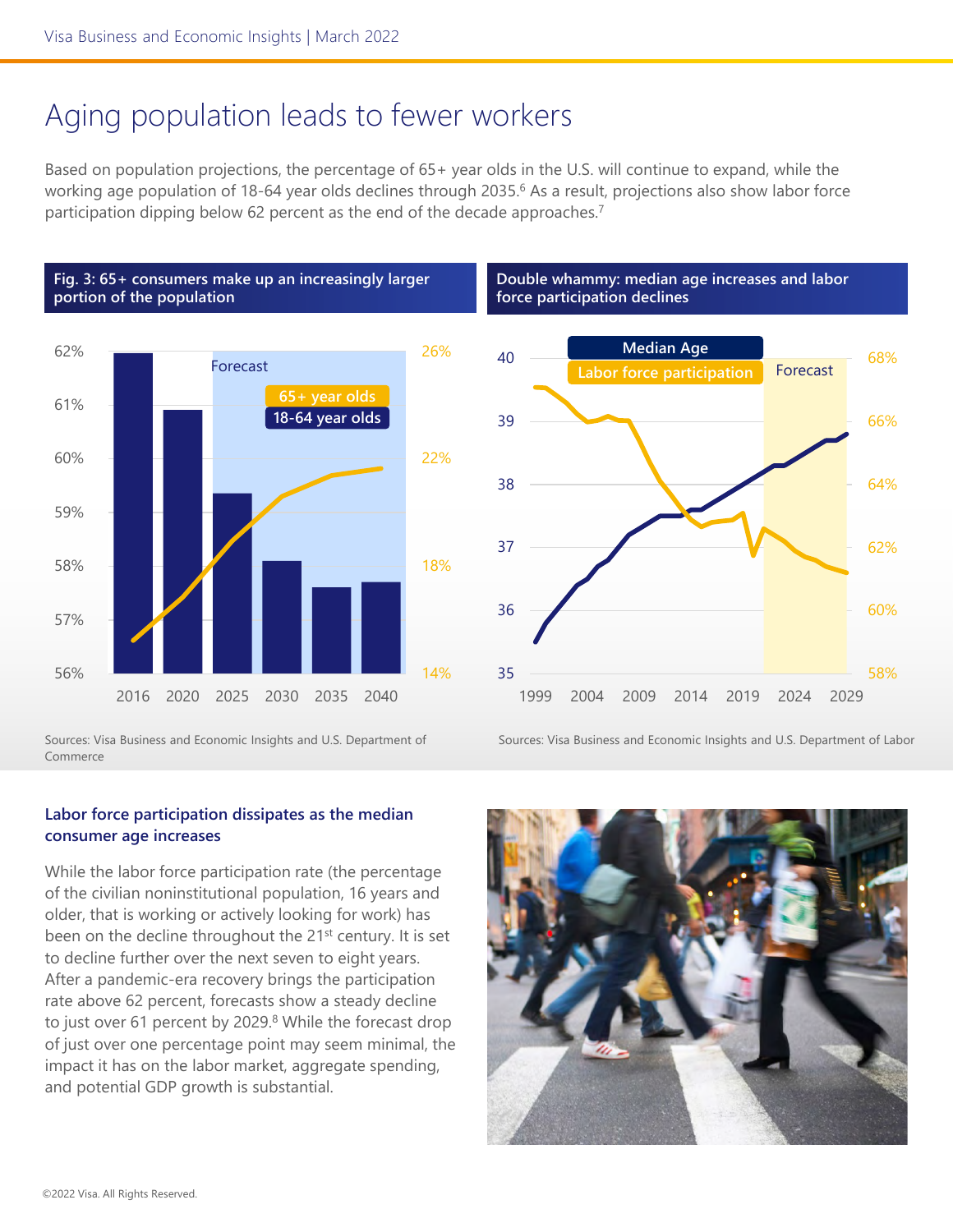### Retirement-age population set to expand as working-age population recedes in coming decades



**Fig. 5: Unprecedented number of baby boomer retirees** 

#### **Fig. 6: People over 65 out of the labor force inflection point (in millions)**



Sources: Visa Business and Economic Insights and Pew Research Center

Sources: Visa Business and Economic Insights, U.S. Department of Labor

#### **Unprecedented number of baby boomers retired in 2020**

The pandemic accelerated this trend of workforce exits, with more than twice as many baby boomers retiring in 2020 than in 2019. Retirement rates for boomers averaged roughly 2 million from 2012-2018, dipped to 1.5 million in 2019, then jumped to 3.2 million in 2020.<sup>9</sup> There are 2 million fewer people in the labor force already in 2021, greatly impacting spending patterns. With the economic recovery and re-entry into the workforce of many who stayed on the sidelines (voluntarily or involuntarily) throughout the pandemic period, it is unlikely that we will see a repeat of retirements at this level moving forward, but the longer-term trend of elevated retirements averaging roughly 2 million per year should continue.

#### **Number of consumers over the age of 65 accelerated with 2020 retirements**

The pandemic added a shock to the labor force, not only to the unprecedented amount of job losses, but also the acceleration of the number of older consumers out of the labor force. With accelerated retirements in 2020 came a new, higher trend of 65+ year olds stepping away amid a smaller aggregate workforce.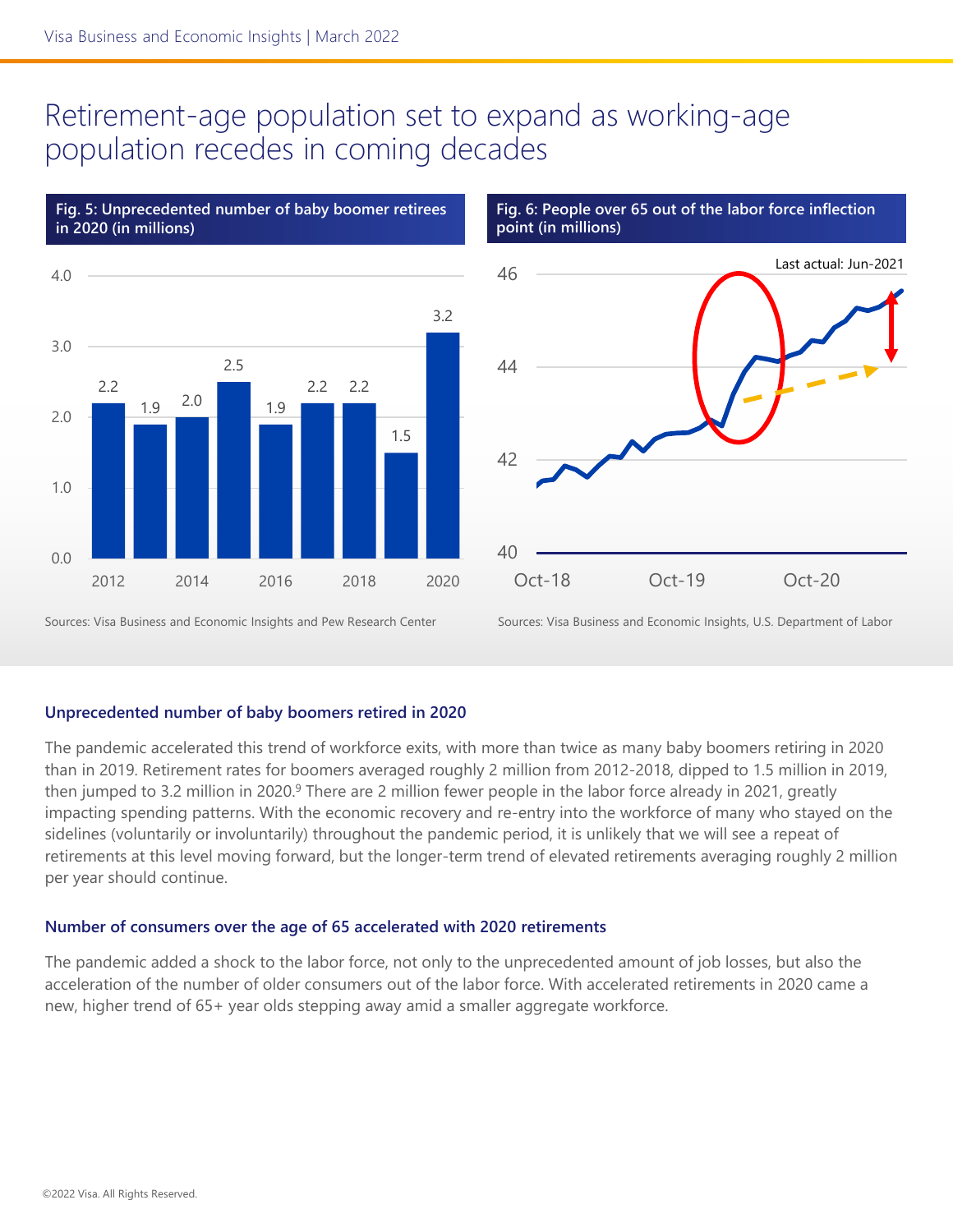### The result: Potential GDP growth negatively impacted



**Fig. 8: Income sources shift away from wages (Percent of total)**



Sources: Visa Business and Economic Insights and Congressional Budget Office

Sources: Visa Business and Economic Insights, Internal Revenue Service and Social Security Administration

### **Potential GDP growth decelerates as a result of aging population**

Projected long run potential GDP growth stands to slow precipitously through the next decade to below 2 percent, down from 2.3 percent 2010-2019 and 2.6 percent 2000-2010.<sup>10</sup> Measuring potential GDP growth is a function of the pace of productivity growth (usually enhanced by technology investment and innovation), the aggregate amount of capital investment, and *the size of the labor force*. The path that this slowdown in potential GDP growth follows stems from slowing population growth and the aging of the population, leading to a smaller labor force. It is further spurred by the recent surge in retirements, combined with slowing net migration which results in the inability to replace retiring workers.

### **Retirements also impact consumption as older consumers rely less on income and more on retirement savings**

With the aging population and retirements comes a shift in income. Prime working age consumers get 81 percent of income from wages and salary. This drops to 22 percent among 65+ year olds, and is supplemented by 33 percent each from taxable retirement accounts, dividends, interest, business income and capital gains, as well as 12 percent from social security.11 The most important impact is the inherent change in "saving" to "dissaving," or spending down their accumulated wealth. The mindset shift among consumers with lower income will put further pressure on overall spending, and discretionary spending in particular. Even among retiring individuals who believe they have saved "enough" for a comfortable retirement, this change will be evident.

As more boomers retire and transition to "dissaving," we predict the changes will play out not only in boomer spending patterns, but also in the aggregate sources of spending growth overall. The pie is shrinking, but spending is not vanishing. There are still opportunities for growth. Businesses will have to engage in more acute segmentation to find them, however, and understanding the nature of this shrinking pie is a solid start down the path of the coming 10 years.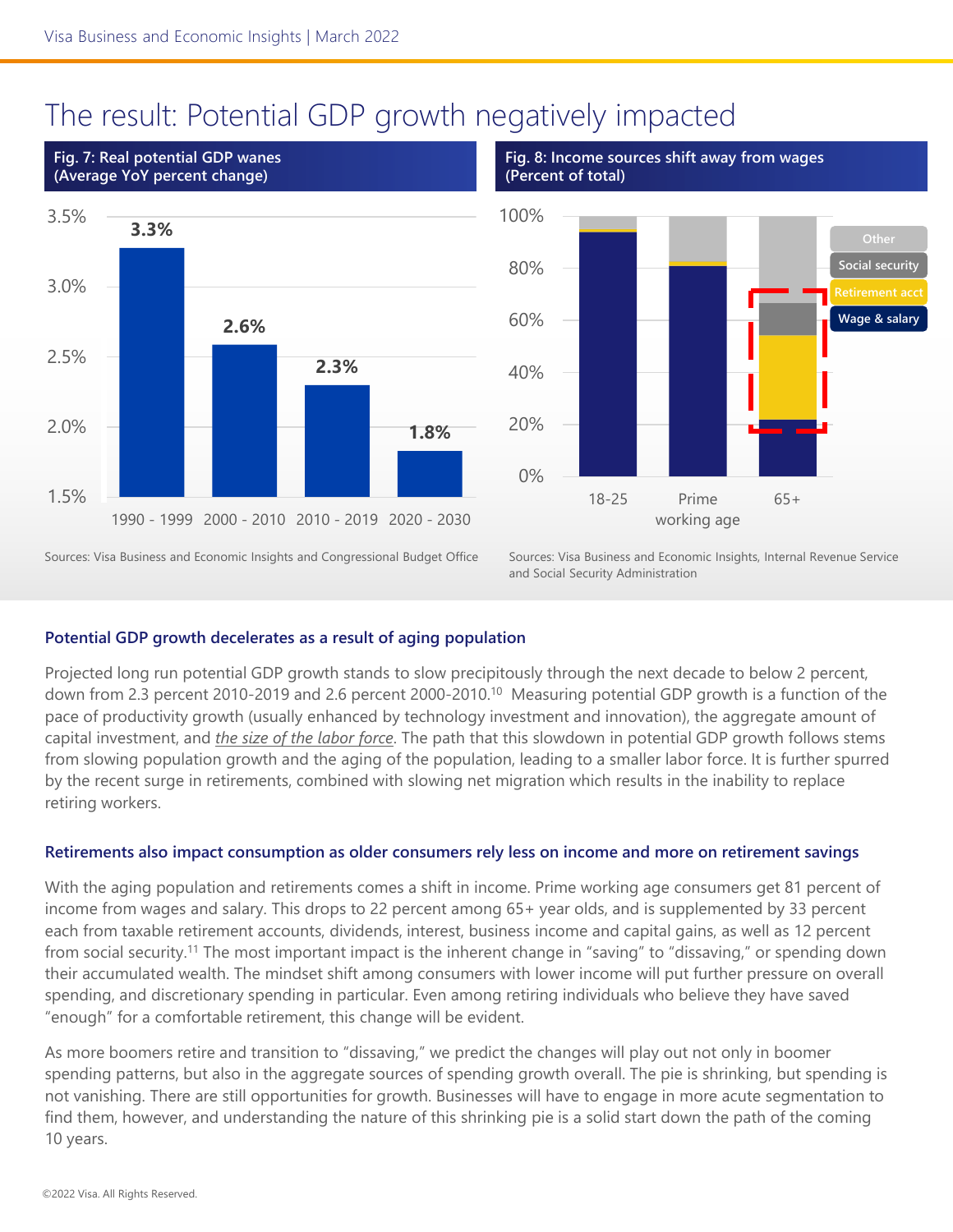### Sources of spending also face downward pressure

The transition will be particularly difficult for retirees relying primarily on social security benefits, as social security cost of living adjustments (COLA) have been kept relatively low since the mid-1990s. Spending power will be challenging for those depending on social security and augmented by increased longevity and the possibility of exhausting other sources of income. We know many baby boomers have not saved enough for retirement, according to Stanford University. "*One-third of baby boomers had no money saved in retirement plans in 2014, when they were age 58, on average, leaving them with little time to start saving for retirement. Even for those with positive balances, the median was only about \$200,000.*"12



**Fig. 9: Social Security cost of living adjustment remains low (YoY percent change)**



Sources: Visa Business and Economic Insights and Social Security Administration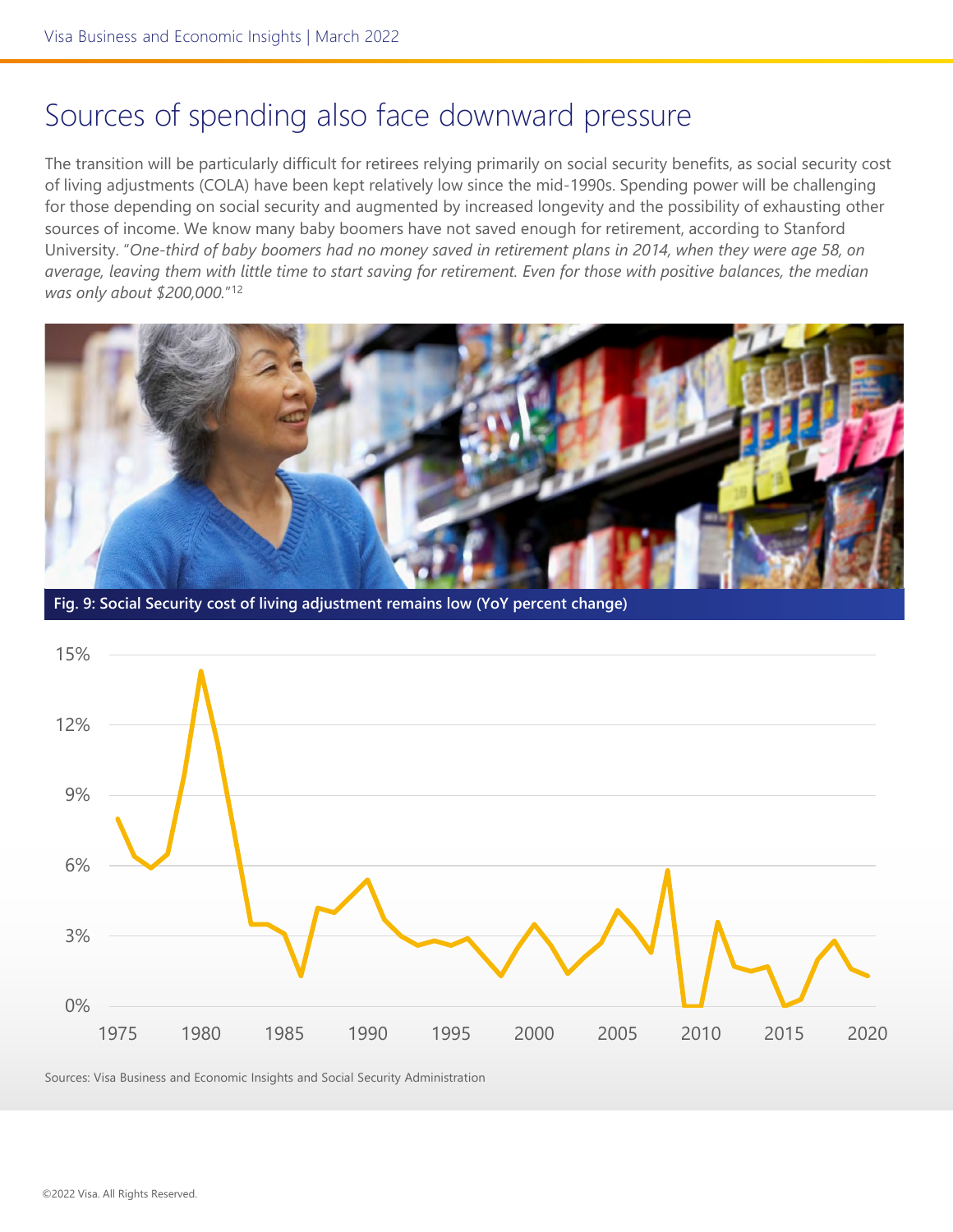# Millennials and Gen X consumers move to primary spenders

The 2020s has brought a shift in boomers' role as consumers: from high income, high consumption to lower income (again, not lower wealth), and precipitously lower consumption as a result. Millennial and Gen X consumers will replace boomers as the high consumption age groups, but there will be challenges. Gen X is a smaller generation, at roughly 65 million, compared to nearly 71 million baby boomers.<sup>13</sup> And while millennials number more than even baby boomers at over 74 million, they face issues that boomers didn't, including higher student loan debt, and, in many cases, a forced delay of life events such as marriage, children, and home purchases as a result. These challenges could shift both category spend and even intra-category spend that will characterize this evolution in spending patterns.

These projections are not destiny. Policy changes may create incentives to increase family sizes, increase immigration, as well as social security reforms, potentially providing incentives for individuals to work longer and hold off retirement. But card programs should change and adjust to meet the new spending patterns. The focus on spending growth is squarely with Gen X and millennial generations in the coming decade. Understanding these consumers and their role in spending growth is paramount, but comes with constraints.

#### Rotation in income and consumption patterns through 2030



Low income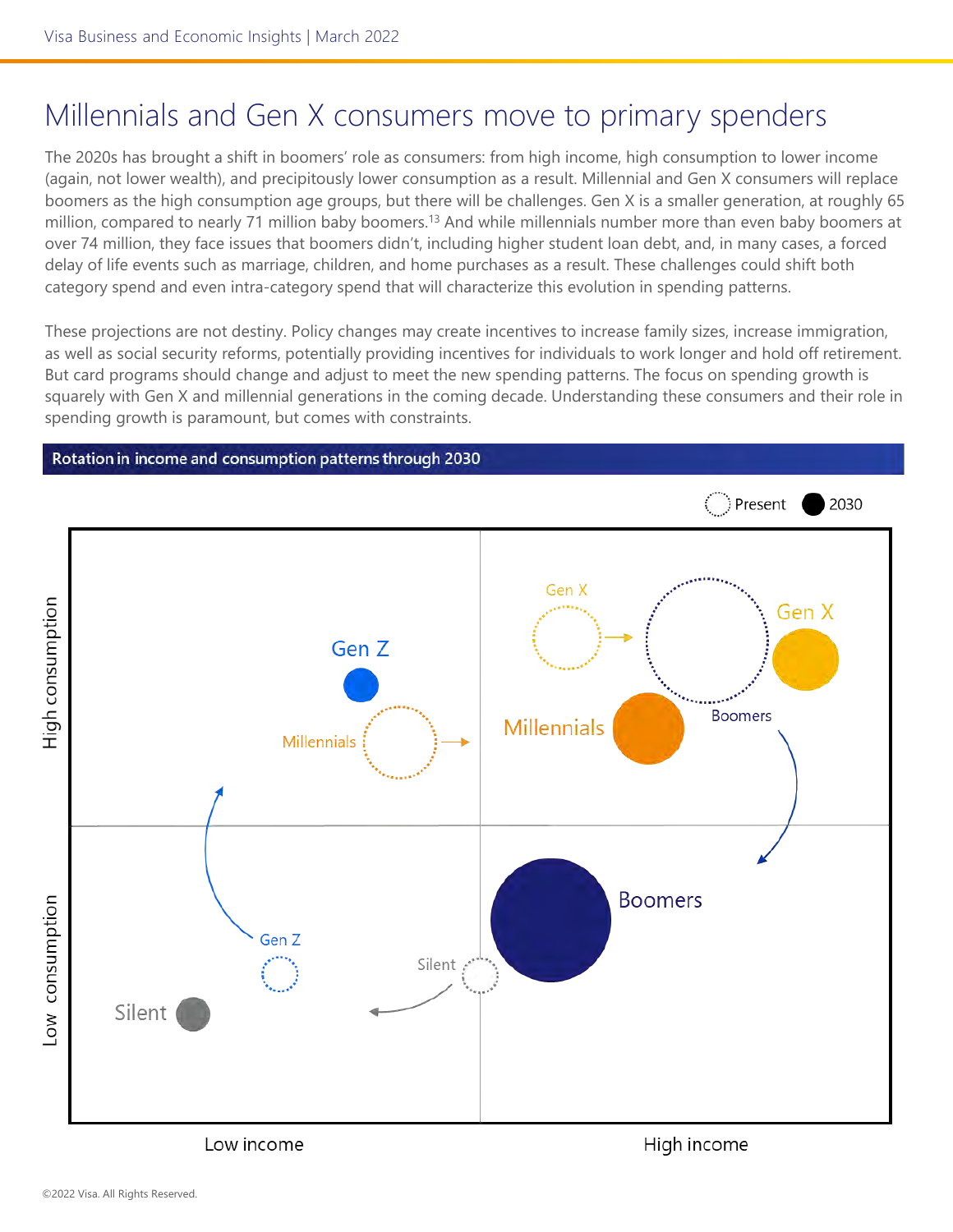



Sources: Visa Business and Economic Insights and U.S. Department of Labor

Issuers must first anticipate a shrinking market, in which spending growth decelerates. Consumption growth overall is slowing, but not disappearing. Increased market share will come from sharper customer targeting and growing new segments. Key to this strategy is reaching consumers at specific points in their life, such as millennials as they enter their home-buying phase, with all the ancillary spending that accompanies it in categories such as furniture, home decorating, or lawn and gardening. Conversely, what are the areas of spending that boomers may shift away from and towards? Entertainment equipment and services, food at home, and prescription drug purchases all reach their peak among consumers close to or past the age of 65.14 Programs designed to understand and cater to these life events and the evolution of the consumer will bring card issuers closer to the goal of maintaining growth targets.

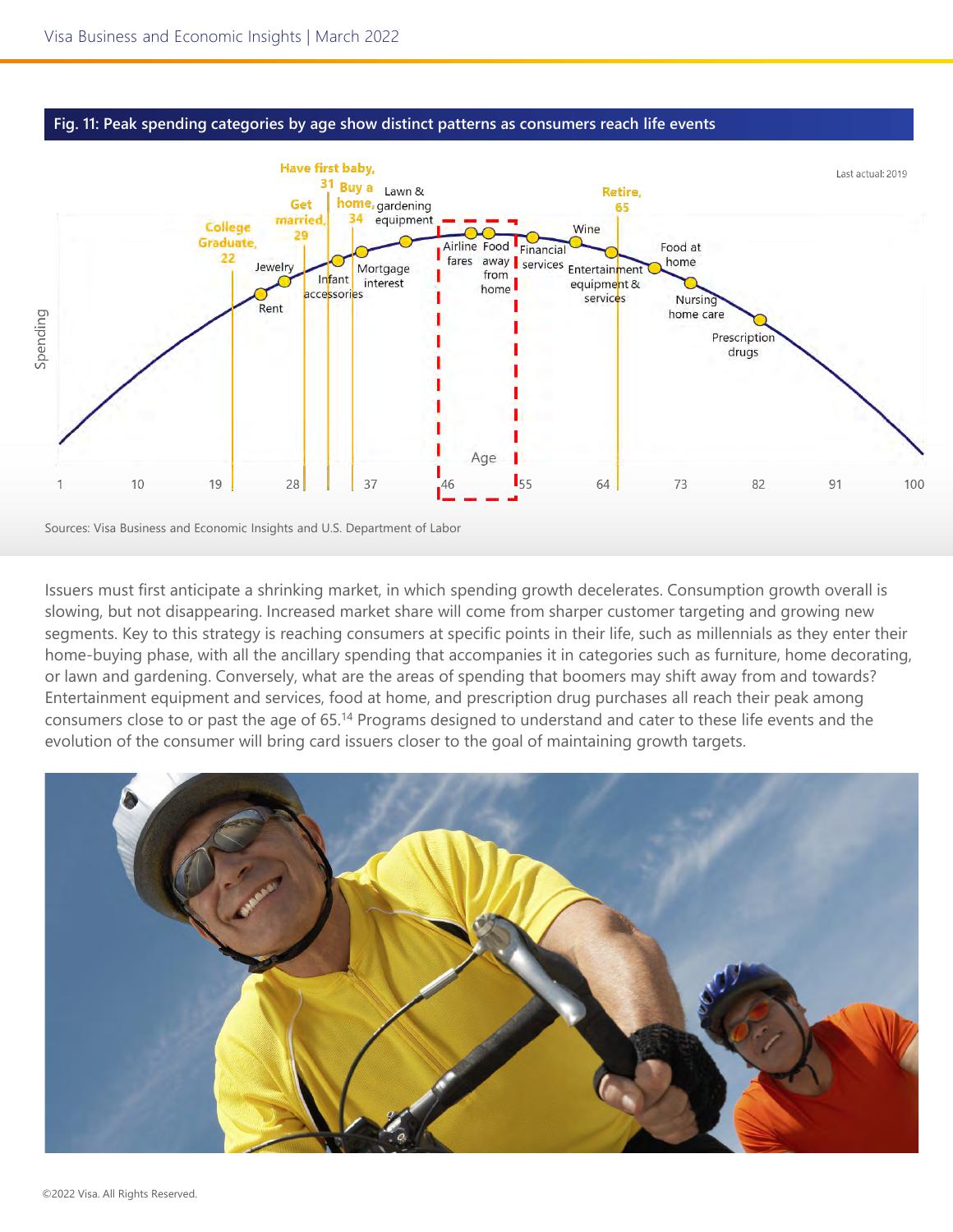### References and footnotes

- 1. Projected Population Size and Births, Deaths, and Migration: Main Projections Series for the United States, 2017-2060. (Sep. 2018). U.S. Census Bureau, Population Division, U.S. Department of Commerce.
- 2. Fry, R. (Nov. 9, 2020). The pace of Boomer retirements has accelerated in the past year. Pew Research Center. <https://pewrsr.ch/38unLuW>
- 3. An Overview of the Budget and Economic Outlook: 2021 to 2031. (Feb. 2021). Congressional Budget Office. [www.cbo.gov/publication/56965](http://www.cbo.gov/publication/56965)
- 4. Projected Population Size and Births, Deaths, and Migration: Main Projections Series for the United States, 2017-2060. (Sep. 2018). U.S. Census Bureau, Population Division, U.S. Department of Commerce.
- 5. World Population Prospects: the 2019 Revision. (Jun. 17, 2019). United Nations Population Division, United Nations. <https://data.un.org/Data.aspx?d=PopDiv&f=variableID%3A85#PopDiv>
- 6. The 2021 Long-Term Budget Outlook. (Mar. 2021). Congressional Budget Office. <http://www.cbo.gov/publication/56977>
- 7. Dubina , K.S., Kim, J.L., Rolen, E. and Rieley, M.J. (Sep. 2020). Projections overview and highlights, 2019–29, *Monthly Labor Review.* U.S. Bureau of Labor Statistics, U.S. Department of Labor. <https://doi.org/10.21916/mlr.2020.21>.
- 8. Dubina , K.S., Kim, J.L., Rolen, E. and Rieley, M.J. (Sep. 2020). Projections overview and highlights, 2019–29, *Monthly Labor Review.* U.S. Bureau of Labor Statistics, U.S. Department of Labor. <https://doi.org/10.21916/mlr.2020.21>.
- 9. Fry, R. (Nov. 9, 2020). The pace of Boomer retirements has accelerated in the past year. Pew Research Center. <https://pewrsr.ch/38unLuW>
- 10. The 2021 Long-Term Budget Outlook. (Mar. 2021). Congressional Budget Office. <http://www.cbo.gov/publication/56977>
- 11. Internal Revenue Service. (Sep. 2020). Table 1.5 All Returns: Sources of Income, Adjustments, and Tax Items, by Age, Tax Year 2018 (Filling Year 2019), Publication 1304. Statistics of Income Division, Internal Revenue Service, U.S. Department of the Treasury.
- 12. Seeing our way to financial security in the age of increased longevity. (Oct. 2018). The Sightlines Project. Stanford [Center on Longevity, Stanford University. https://longevity.stanford.edu/wp-content/uploads/2018/10/Sightlines-](https://longevity.stanford.edu/wp-content/uploads/2018/10/Sightlines-Financial-Security-Special-Report-2018.pdf)Financial-Security-Special-Report-2018.pdf
- 13. U.S. population by generation 2020. (Sep. 10, 2021). Statista Research Department. <https://www.statista.com/statistics/797321/us-population-by-generation/>
- 14. Consumer Expenditure Survey, 2019. (Sep. 2020). U.S. Bureau of Labor Statistics, U.S. Department of Labor. <https://www.bls.gov/cex/csxreport.htm#annual>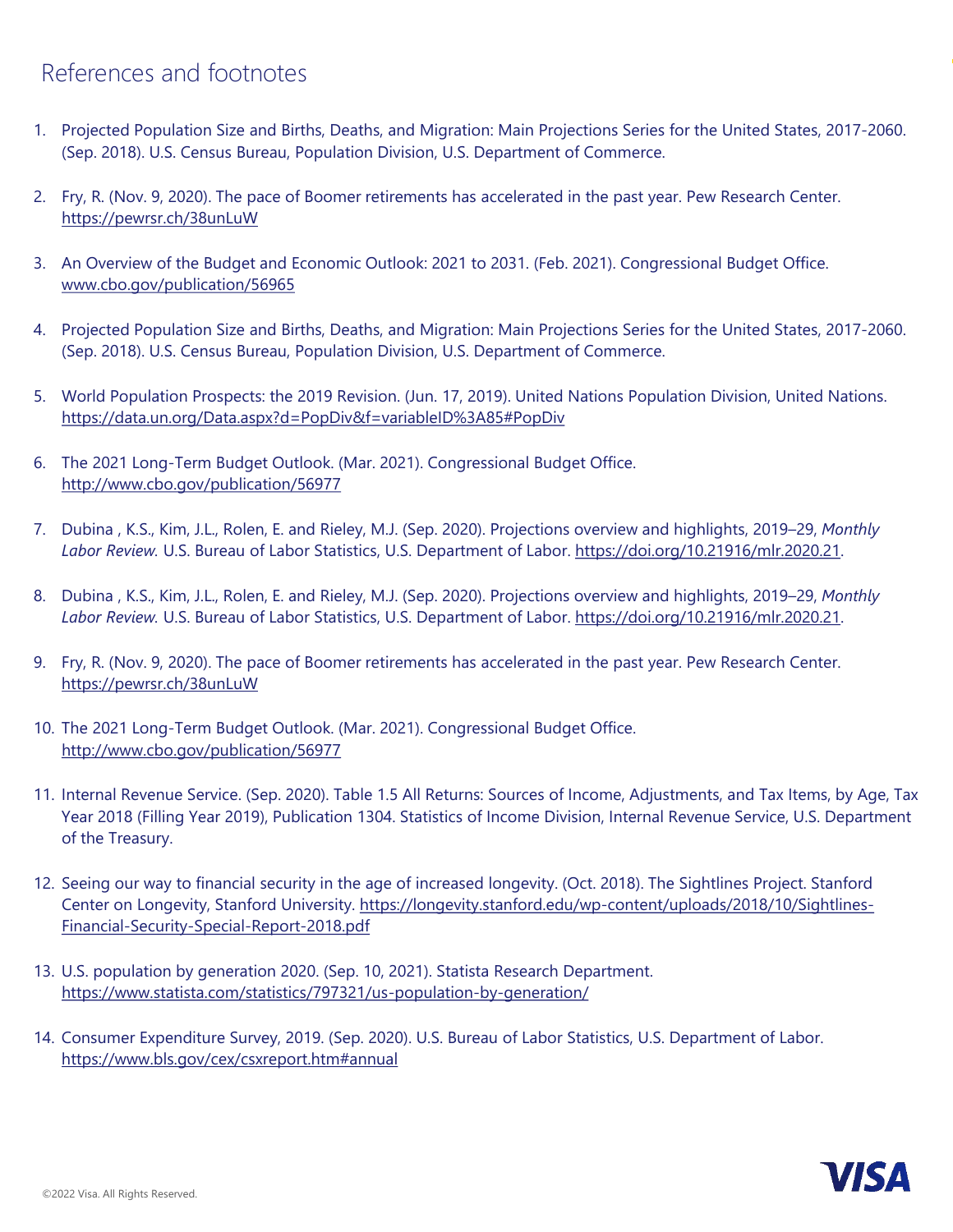### Accessibility Notes

Figure 1: Line chart for U.S. population growth from 1950 through 2030 (forecast). The y-axis scales from 0.5% to 1.9%, and the x-axis runs from year 1950 through 2030. The growth rate goes from 1.4% in 1951, reaches its apex in 1955 at 1.97%, declines steadily to 0.96% in 1967, goes up and down until reaching another apex in 1992 of 1.4%, then steadily declines to the latest reading of 0.71% in 2021. Population growth is then forecast to decline to 0.5% by 2030

Figure 2: Column chart showing net U.S. migration for the periods shown on the x-axis: 1990-2000, 2010-2020, and forecast for 2021-2030. The y-axis scale is 0-16, representing the births, deaths, and net migration counts per 1,000 people. For births per 1,000 people, there were 14.9 in the 1990-2000 period, 12.4 for the period 2010-2020, and 11.9 for the forecast period 2021-2030. For deaths per 1,000 people, there were 8.75 from 1990-2000, 8.4 for the period 2010- 2020, and 9.2 for the forecast period 2021-2030. For net migration per 1,000 people, there were 4.6 from 1990-2000, 3.0 from 2010-2020, and 2.8 for the forecast period 2021-2030.

Figure 3: Combination column and line chart showing the percentage of 65+ year olds and percentage of 18-64 year olds in the U.S. population. The left side y-axis scale measures the percentage of 18-64 year olds in the U.S. population and runs from 56% to 62%, the right side y-axis measures the percentage of 65+ year olds in the U.S. and runs from 14% to 26%. The x-axis shows years of measurement: 2016, 2020, and projections for 2025, 2030, 2035, and 2040. The columns start in 2016 at 61.97% of 18-64 year olds as a percentage of the U.S. population, to 2020 at 60.91%, 2025 at 59.36%, 2030 at 58.1%, 2035 at 57.61%, 2040 at 57.71%. The line chart showing the percentage of 65+ year olds in the U.S. runs from 15.24% in 2016, 16.85% in 2020, 18.95% in 2025, 20.60% in 2030, 21.38% in 2035, and 21.64% in 2040.

Figure 4: Line chart showing the comparison between the median age in the U.S. population and the labor force participation percentage. The x-axis shows years 1999 with 5-year gaps forecast through 2029. The left side y-axis measures median age of the U.S. population, with the scale from 35 to 40. The right side y-axis measures labor force participation, with a scale from 58% to 68%. The median age line starts at 35.5 in 1999, and increases steadily to 38.8 in 2029. The labor force participation line starts at 67.08% in 1999 and declines steadily to a forecast of 61.2% in 2029.

Figure 5: Column chart showing the number of baby boomers retiring from 2012 through 2020 in millions. The y-axis scale runs from 0 to 4.0 million. The x-axis starts at the year 2012 and is labeled every two years through 2020. The columns show (in millions) 2.2 in 2012, 1.9 in 2013, 2.0 in 2014, 2.5 in 2015, 1.9 in 2016, 2.2 in 2017, 2.2 in 2018, 1.5 in 2019, and 3.2 in 2020.

Figure 6: Line chart showing (in millions) people in the U.S. over 65 and out of the labor force from Sep-2018 to Jun-2021. The y-axis scale runs (in millions) from 40 to 46. the x-axis labels run annually from Oct-2018 to Oct-2020. The line starts at 41.35 million in Sep-2018, increases slightly and steadily to 42.73 million in Feb-2020, then jumps precipitously to 44.22 million in May-2020. The line continues its steady increase from there to 45.64 million in Jun-2021. A thick red circle highlights the jump in 2020 of those over 65 out of the labor force from February to June of 2020. A dashed yellow line and arrow shows a more steady increase and highlights how the pattern would have likely continued from Feb-2020 absent COVID-19-related exit of 65+ year olds from the labor force. A red, vertical, two-headed arrow then exemplifies the gap between the actual number as of Jun-2021 (the top of the arrow) and the established, pre-COVID-19 pattern (the bottom of the arrow).

Figure 7: Column chart showing real potential GDP growth for time periods ranging from 1990 to a forecast through 2030. The y-axis scale is from 1.5% to 3.5%. The x-axis shows the following time periods: 1990-1999, 2000-2010, 2010- 2019, and 2020-2030. Columns show the following real potential GDP numbers: 3.3% from 1990-1999, 2.6% from 2000- 2010, 2.3% from 2010-2019, and 1.8% forecast from 2020-2030.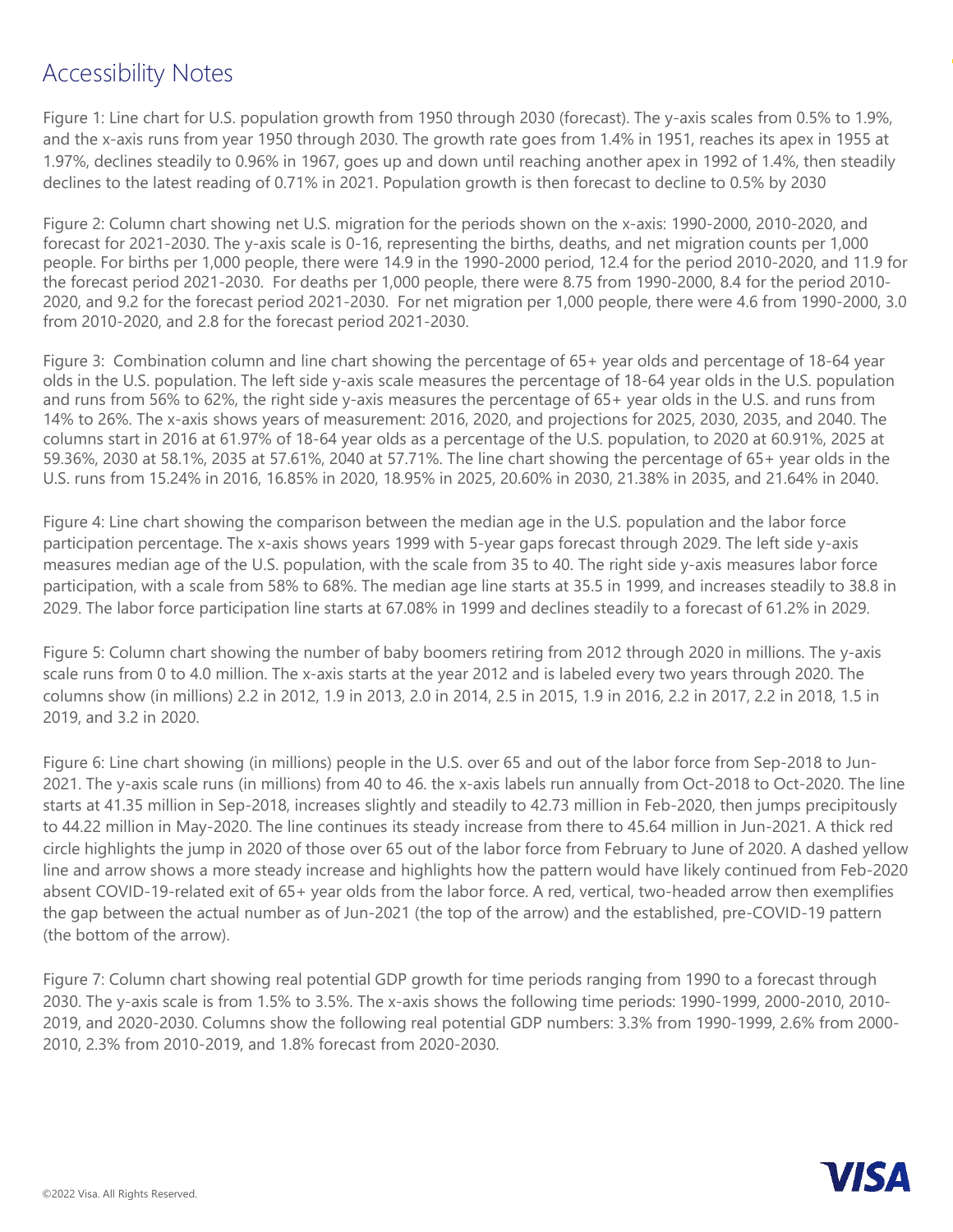### Accessibility Notes (cont.)

Figure 8: Stacked column chart showing income sources for different age groups within the U.S. population. The y-axis scale goes from 0-100. The x-axis shows three different age groups: 18-25, "Prime working age" (25-64 years old), and 65+ years old. Labels show the different sources of income, which include Wage and salary, Retirement accounts, social security benefits, and "other," which includes rental income, business income, and other sources). The columns show the following: For 18-25 year olds, wages and salary represent 94% of income, retirement accounts represent 1% of income, and other represents 5% of income sources. For Prime Working Age individuals, wage and salary represents 81%, retirement accounts 1.7%, and other represents 17.2% of income. For 65+ year olds, wage and salary represents 22%, retirement accounts represent 32%, Social Security represents 12.4%, and other represents 33% of income. A thick, dashed red box highlights the increased percentage of retirement accounts and Social Security as a source of income for 65+ year olds.

Figure 9: Line chart showing the stated Social Security cost of living adjustment from 1975 to 2020. The y-axis scale runs from 0% to 15%. The x-axis labels show every 5 years from 1975 to 2020. The line starts at 8% in 1975, declines to 5.9% in 1977, increases to 14.3% in 1980, declines severely to 1.3% in 1986, increases to 5.4% in 1990, remains steady near the 3% range through 2008, when it increases to 5.8%. The line declines to 0% in 2009 and 2010, increases to 3.6% in 2011, goes back to 0 by 2015, increases to 2.8% in 2018, then declines to 1.3% in 2020.

Figure 10: A chart showing four quadrants for low consumption/high consumption on the y-axis, and low income/high income on the x-axis. Each generation—including the silent generation, baby boomers, Gen X, millennials, and Gen Z is shown represented through the next 10 years, starting as empty circles and moving across quadrants to filled-in circles where they end up at the end of the current decade.. The silent generation starts in the low consumption portion of the chart, and on the line between low income and high income, and moves further into the low consumption and low income quadrant in the coming 10 years. The baby boomers start in the high income/high consumption quadrant, then move into the high income/low consumption quadrant in the coming 10 years. Gen X starts in the high income/high consumption quadrant, and moves further up the income scale, remaining in the same quadrant over the coming 10 years. Millennials move from the low income/high consumption quadrant to the high income/high consumption quadrant in the coming 10 years, while Gen Z moves from the low income/low consumption quadrant to the low income/high consumption quadrant by 2030.

Figure 11: A chart with an arc showing peak spending for certain consumption categories throughout the typical life of a U.S. consumer. The x-axis shows ages ranging from 1 to 100, with spending on the vertical axis. Gold lines represent the following life events and the ages that they typically occur: graduating college at age 22, getting married at age 29, having first baby at 31, buying a home at 34, retiring at age 65. Dots on the arc represent the age when peak spending occurs for each of the following categories: Rent (age 250, Jewelry (age 27), infant accessories (age 32), mortgage interest (age 35), lawn and gardening equipment (age 40), airline fares (age 49), food away from home (age 50), financial services (age 56), wine (age 62), entertainment equipment and services (age 64), food at home (age 70), nursing home care (age 74), prescription drugs (age 82). A red rectangle highlights the "peak spending age" overall ranging from age 45 to 54.